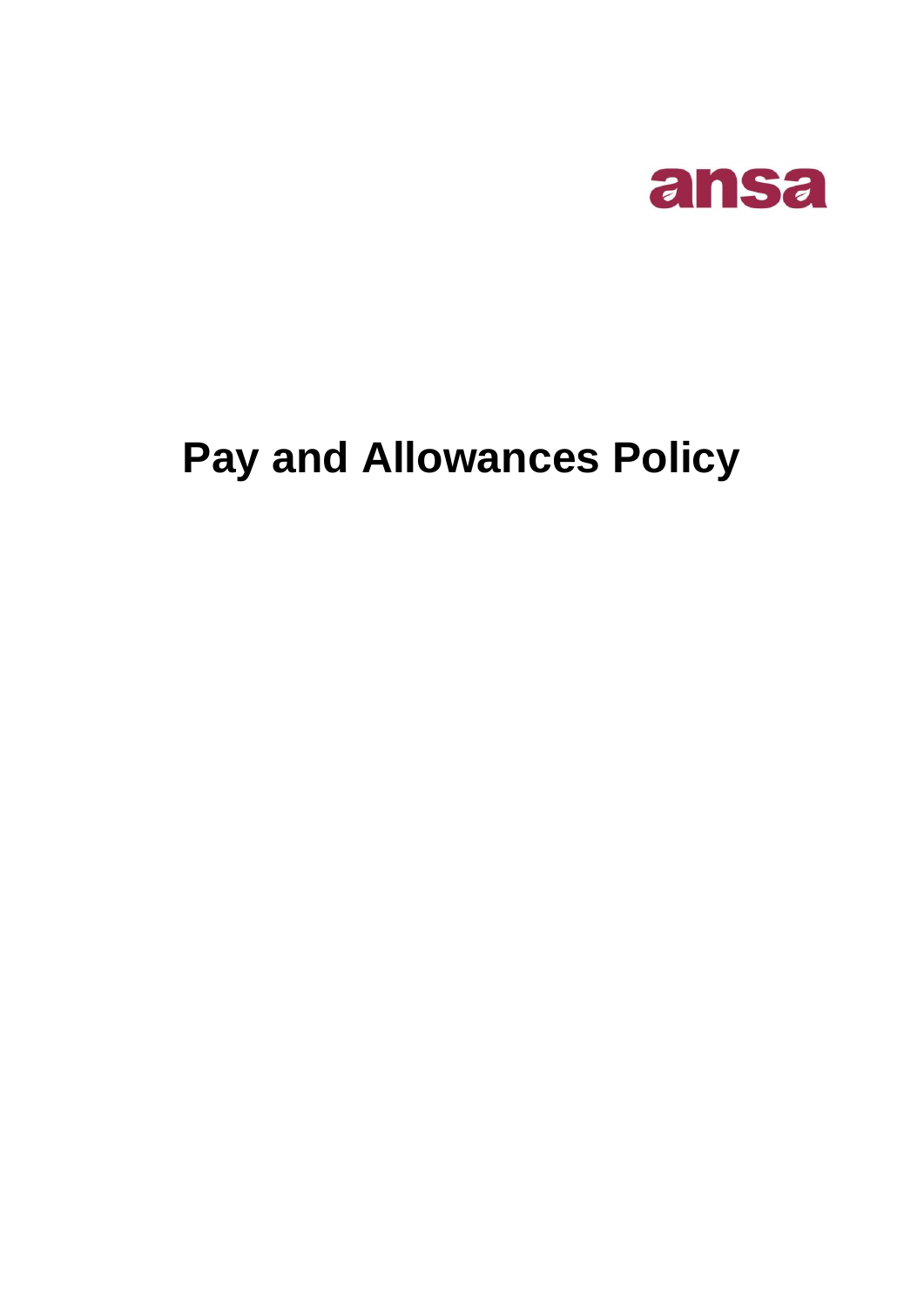| <b>Policy Title:</b>                | Pay and Allowances Policy                                                                                                                                                         |
|-------------------------------------|-----------------------------------------------------------------------------------------------------------------------------------------------------------------------------------|
| <b>Supersedes:</b>                  | Pay and Allowances Policy (September 2014)                                                                                                                                        |
| <b>Description of Amendment(s):</b> |                                                                                                                                                                                   |
| This policy will impact on:         | All employees.                                                                                                                                                                    |
| <b>Financial Implications:</b>      | Correct application of the policy will ensure the Company is<br>correctly paying its employees in line with both NJC/ JNC<br>terms and conditions and local collective agreement. |
| <b>Policy Area:</b>                 | <b>Human Resources</b>                                                                                                                                                            |
| <b>Version No:</b>                  | 2.0                                                                                                                                                                               |
| Author:                             | <b>Senior HR Business Partner</b>                                                                                                                                                 |
| <b>Effective Date:</b>              | November 2019                                                                                                                                                                     |

**Uncontrolled copy when printed**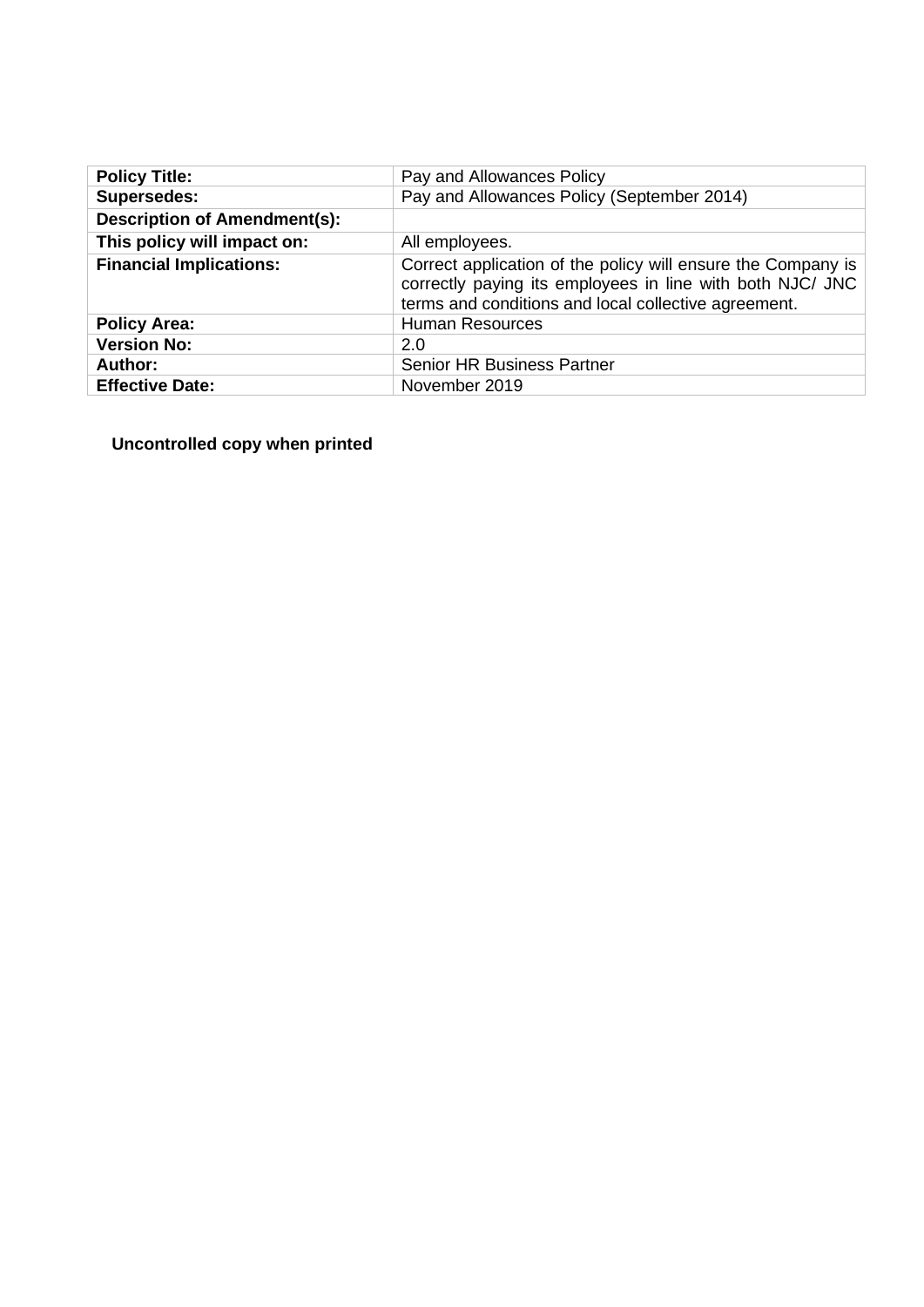#### **Contents**

<span id="page-2-0"></span>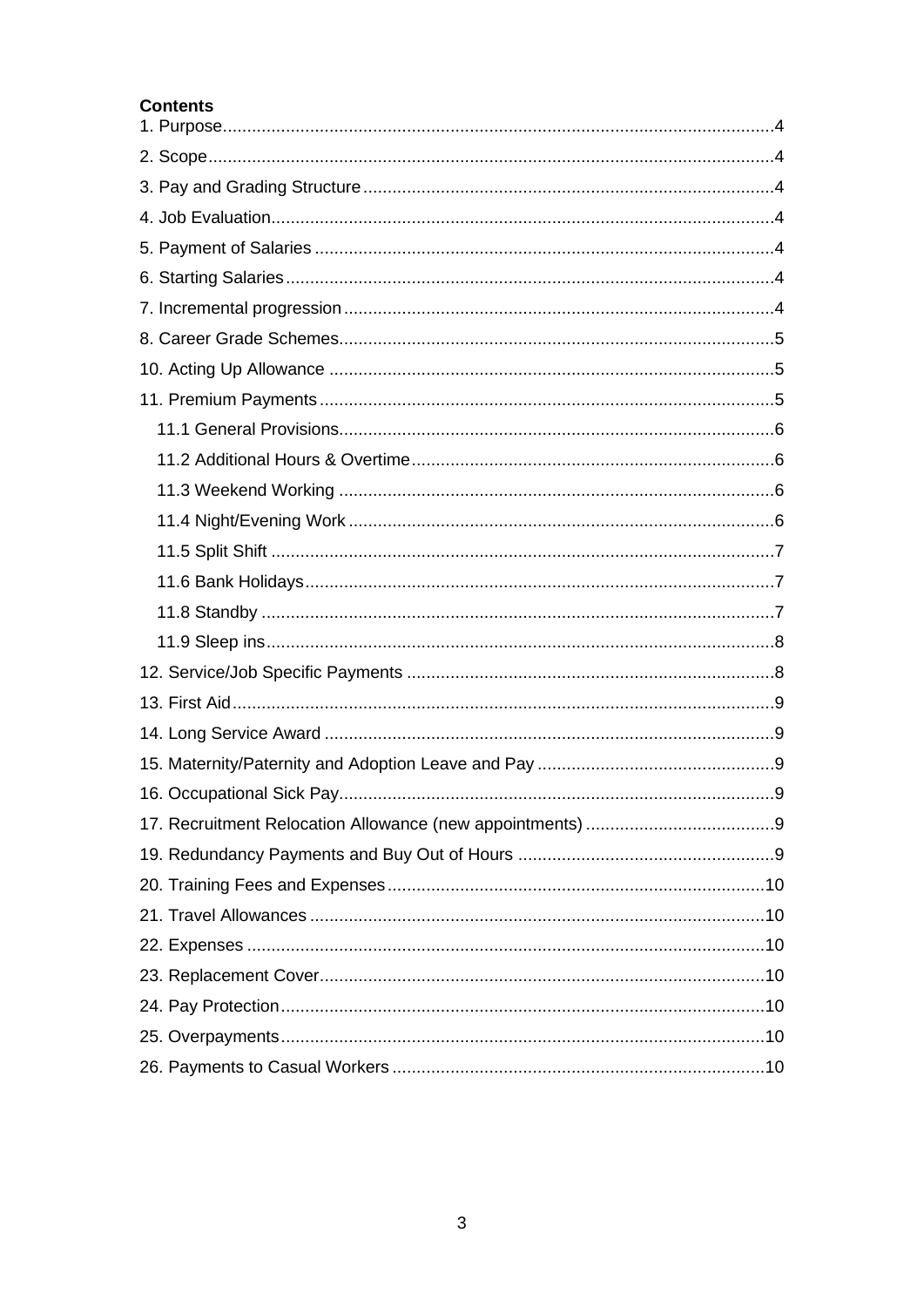# **1. Purpose**

The purpose of this policy is to:

- ensure fairness in demonstrating that all employees are valued equally and receive appropriate financial recognition for their work;
- ensure the application of pay and rewards is consistent, transparent and meets the obligations of equal pay legislation;
- aid recruitment, retention and the development of a diverse, skilled and flexible workforce;
- enable the Company to respond to market force issues to meet short term recruitment/retention issues.

## <span id="page-3-0"></span>**2. Scope**

This pay policy applies to all Ansa Environmental Services Ltd employees on NJC (Green Book) and JNC (Chief Officer) terms and conditions.

# <span id="page-3-1"></span>**3. Pay and Grading Structure**

The Company's grading structure is updated annually and is available on Ansanet and notice boards.

## <span id="page-3-2"></span>**4. Job Evaluation**

Details about the job evaluation process and attachment of grades to jobs can be found in the Grading Policy and Procedure.

## <span id="page-3-3"></span>**5. Payment of Salaries**

Employees must have their salary paid by direct credit to their bank or other financial institution acceptable to Ansa Environmental Services Ltd.

Monthly salary is calculated by dividing the annual amount by 12. Odd days are calculated by dividing the monthly sum by the number of days in the particular month.

An hourly rate is calculated by dividing the annual salary by 365, multiplying by 7 and dividing by full time hours for that post (37 or 39).

Employees will be paid on the 15<sup>th</sup> of each month. Where the 15<sup>th</sup> falls at a weekend or on a bank holiday, payment will be made on the preceding working day.

## <span id="page-3-4"></span>**6. Starting Salaries**

The starting salary of new employees will be the first spinal column point of the grade of the post. However, in exceptional circumstances the Head of Service/appointing manager has discretion to determine the salary within the agreed grade taking into account:

- the appointee's existing pay;
- their relevant experience and qualifications.

## <span id="page-3-5"></span>**7. Incremental progression**

Employees eligible for incremental pay will receive an increment (where applicable) on the anniversary of the start date of their role. Any employee who has a live disciplinary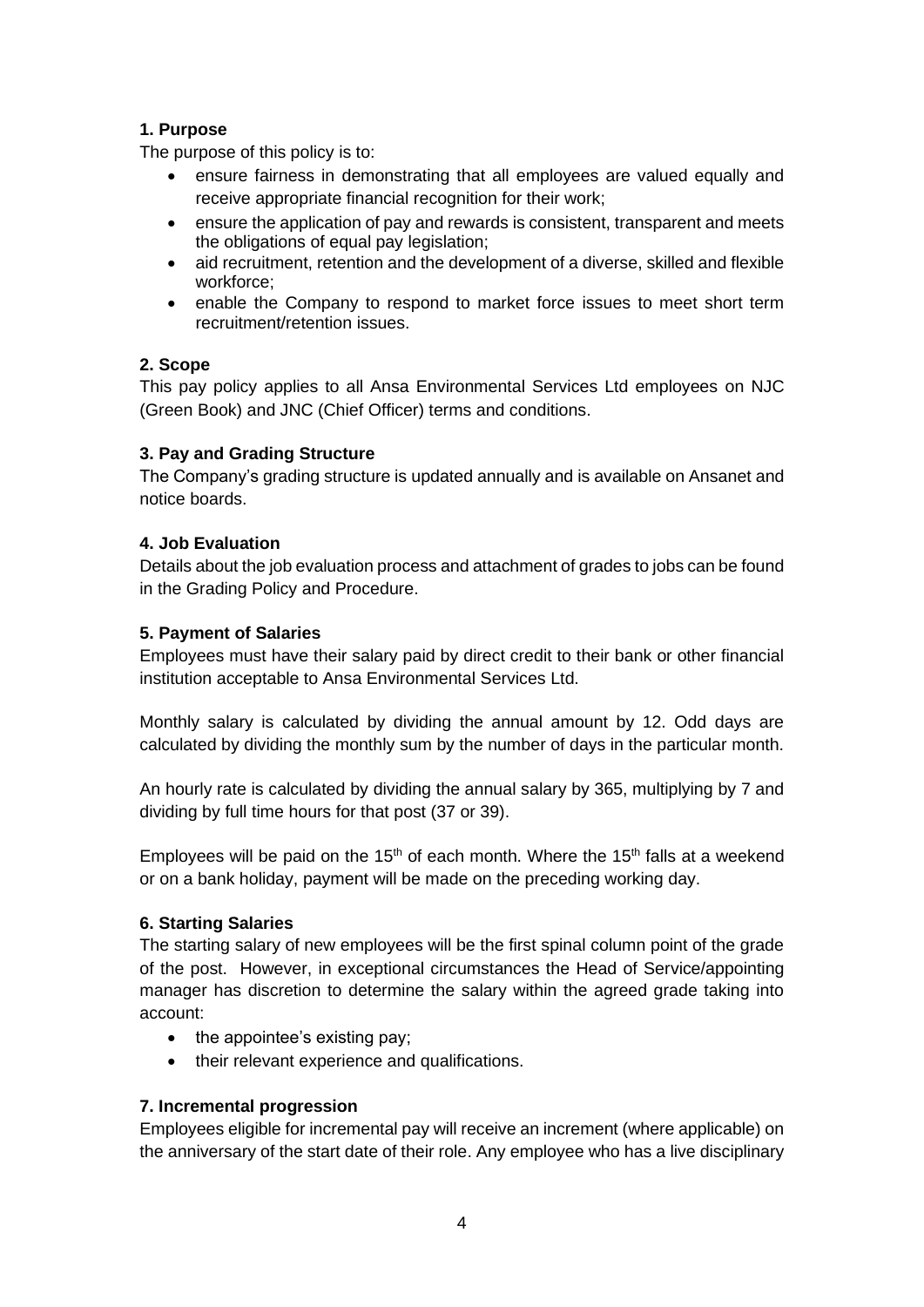warning on file will not be eligible for incremental progression whilst that warning is live.

Ansa Environmental Services Ltd has advised the Trade Unions of its intention to move all employees over to contribution based progression linked to the Company's annual Performance Development and Review process. It is recognised that this proposal will be the subject of further discussion and consultation with the Trade Unions.

## <span id="page-4-0"></span>**8. Career Grade Schemes**

The pay structure permits the creation of posts within a career grade scheme. The grades for each post/level within the career grade scheme are determined individually by job evaluation. Progression through the grades is determined by the jobholder meeting the requirements of locally set competencies.

# **9. Salary on appointment to another post, promotion to a higher graded post or regrading**

Where an employee is appointed to another post on the same grade as their existing post, they will be appointed on the same spinal column point as their existing spinal column point progressing to the next increment (where applicable) as normal on the date the date this is due e.g. anniversary of service date.

On regrading or promotion to a grade with a higher maximum salary, an employee will be paid a salary on the new grade which is at least one increment above the salary that they would have received in the former grade on the date of grading change.

### <span id="page-4-1"></span>**10. Acting Up Allowance**

An employee who is asked to undertake all or part of the duties and responsibilities of a higher graded job for a continuous period of four weeks or more is entitled to receive an appropriate extra payment, calculated as below:

- Where the full duties and responsibilities are being undertaken, the payment will be the salary in the higher job that would apply were the employee actingup to be promoted to that job.
- If the full duties and responsibilities are not being undertaken or if they are undertaken by more than one employee, the amount of payment should be calculated with reference to the salary of the higher graded post by the Business Manager in consultation with HR. It may consist of a monthly addition to salary or one or more lump sums to be paid at the end of, or during, the acting-up period.

Payment will be made for the whole period of acting-up, once the qualifying period of four weeks is completed.

#### <span id="page-4-2"></span>**11. Premium Payments**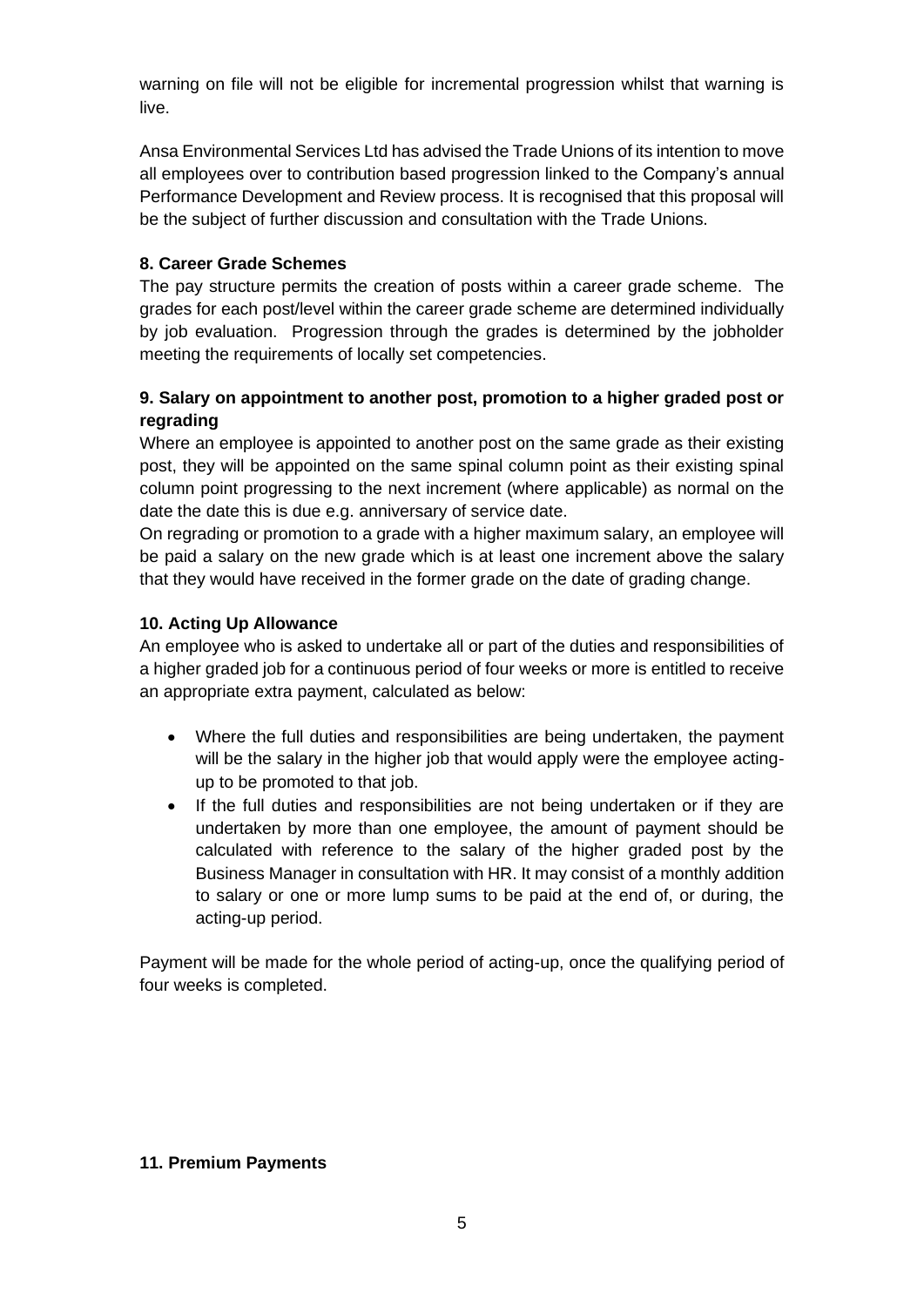## <span id="page-5-0"></span>**11.1 General Provisions**

The provisions listed below will apply to employees graded up to the maximum of NJC Grade 8.

- No other entitlements apart from those stated below will be paid.
- Only one enhancement (the highest) will be payable at any one time.
- The provisions for replacement cover (detailed below) will apply.

Where employees on NJC Grades 9-12 work unsocial hours or overtime this should be accommodated via flexi-time or time off in lieu. Where this is not possible consideration should be given for additional payment at plain time.

# <span id="page-5-1"></span>**11.2 Additional Hours & Overtime**

The NJC standard working week for full time employees is 37 hours. By local agreement the standard working week for employees working is waste and recycling operations is 39 hours a week.

Although Ansa Environmental Services Ltd discourages employees working overtime, where there is a requirement the provisions below will apply:-

For employees working less than full time hours per week, either:

- payment at plain time for each hour worked, or
- time off in lieu / flexi-time on an hour for hour basis if this can be managed by the service

If the hours in any one working week exceed full time for those hours worked above the standard full time amount for the employees position the provisions below apply:

- payment at time and a half for all hours worked, or
- time off in lieu on an hour for hour basis if requested by the employee and if it can be managed by the service

Only completed 15 minute periods worked on each day will qualify for payment.

## <span id="page-5-2"></span>**11.3 Weekend Working**

Payment for all hours worked on a Saturday or Sunday (00:01hrs Saturday – 23:59hrs Sunday) at what ever time will be at time and a half.

Where the weekend working is overtime (as the employee's normal working week is Monday to Friday) the overtime provision above will apply, i.e.:

- time off in lieu on an hour by hour basis if requested by the employee and it can be managed by the service, or;
- payment at time and a half).

## <span id="page-5-3"></span>**11.4 Night/Evening Work**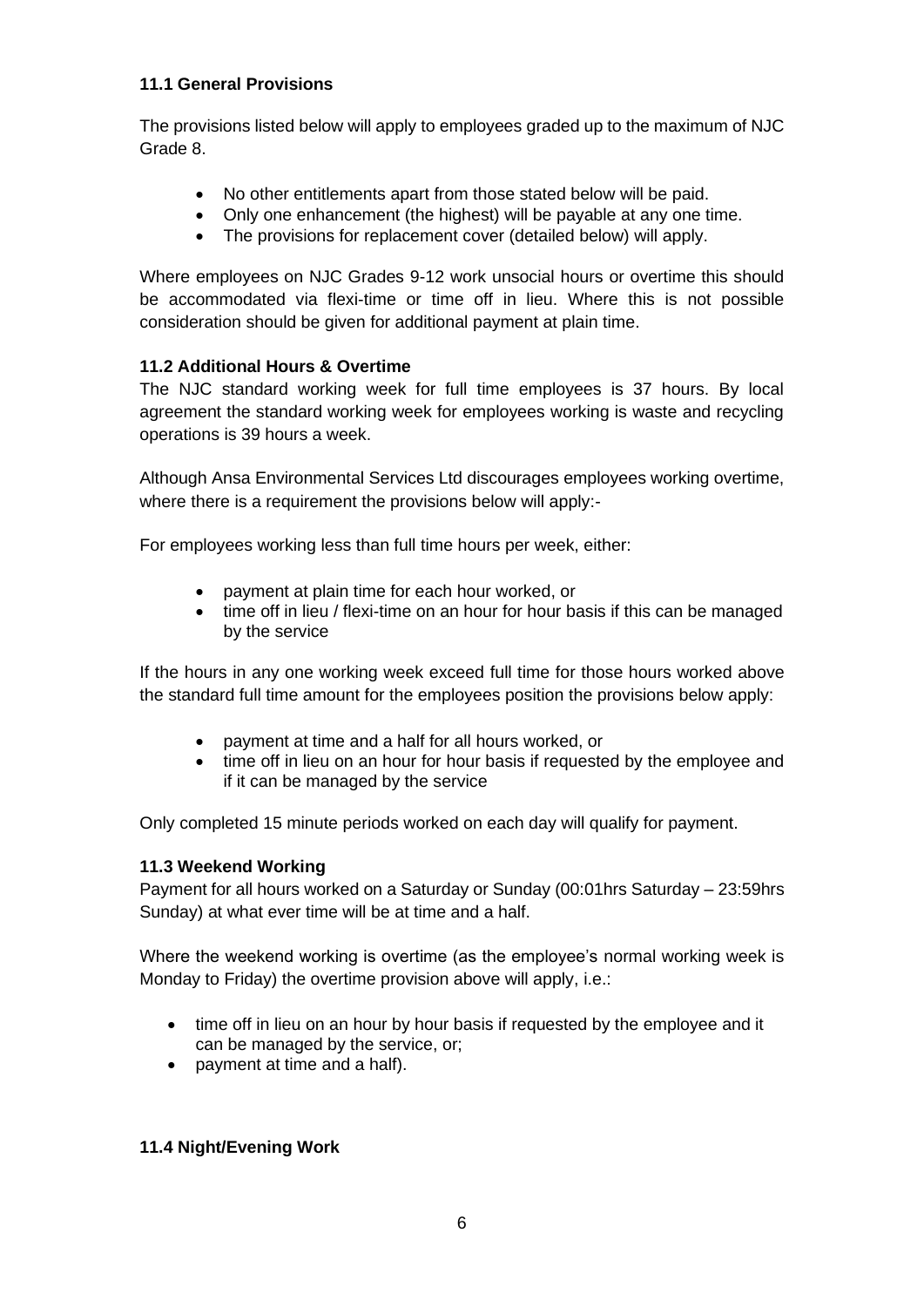For those employees who work a night shift (i.e. a shift which covers a minimum period of 3 hours between 10pm and 6am) all hours worked Monday to Friday will be paid at time and a third.

No enhancement will be paid for hours worked Monday to Friday between 7pm and 10pm.

All hours worked on a Saturday or Sunday (00:01hrs Saturday – 23:59hrs Sunday) will be at time and a half and will be designated as weekend working.

## <span id="page-6-0"></span>**11.5 Split Shift**

Split shift working will be eliminated where possible. Where it cannot, there will be a payment of £1 per day on which each split shift is worked.

### <span id="page-6-1"></span>**11.6 Bank Holidays**

Contractual hours or additional hours worked on a bank holiday will be paid as follows:

- Christmas Day and Boxing Day double time;
- Remaining bank holidays days time and a half.

By local agreement for employees working in waste and recycling operations an allowance for bank holidays is included in the annual holiday entitlement, therefore, there is no entitlement to time off in lieu.

In all other areas, where bank holiday working is part of contracted hours, time off in lieu of the hours worked will be provided for each bank holiday worked. Where bank holiday working is in addition to contracted hours no time off in lieu will be provided.

For part time or variable hours employees, Bank holidays will be pro-rated based on the employees contracted hours.

## **11.7 Call-ins**

Where employees are called back to their workplace after their normal hours of work the hours worked, including travelling time, will be paid as detailed below:

- for hours up to full time hours per week at the rate appropriate for the period (time and a third between 10pm and 6am with no 3 hour qualifying period, time plus a half on Saturday or Sunday; time and a half or double time for a bank holiday) with a minimum payment of 2 hours.
- Any hours above full time hours per week time and a half or double time (for Christmas Day and Boxing Day).

#### <span id="page-6-2"></span>**11.8 Standby**

The national rates apply.

Where standby duty arrangements are used, the following provisions apply:

• Where an individual post is not graded above NJC grade 8 and the employee does not live at their place of work and is on the rota to work on standby duty after normal working hours and at weekends to deal with emergencies as they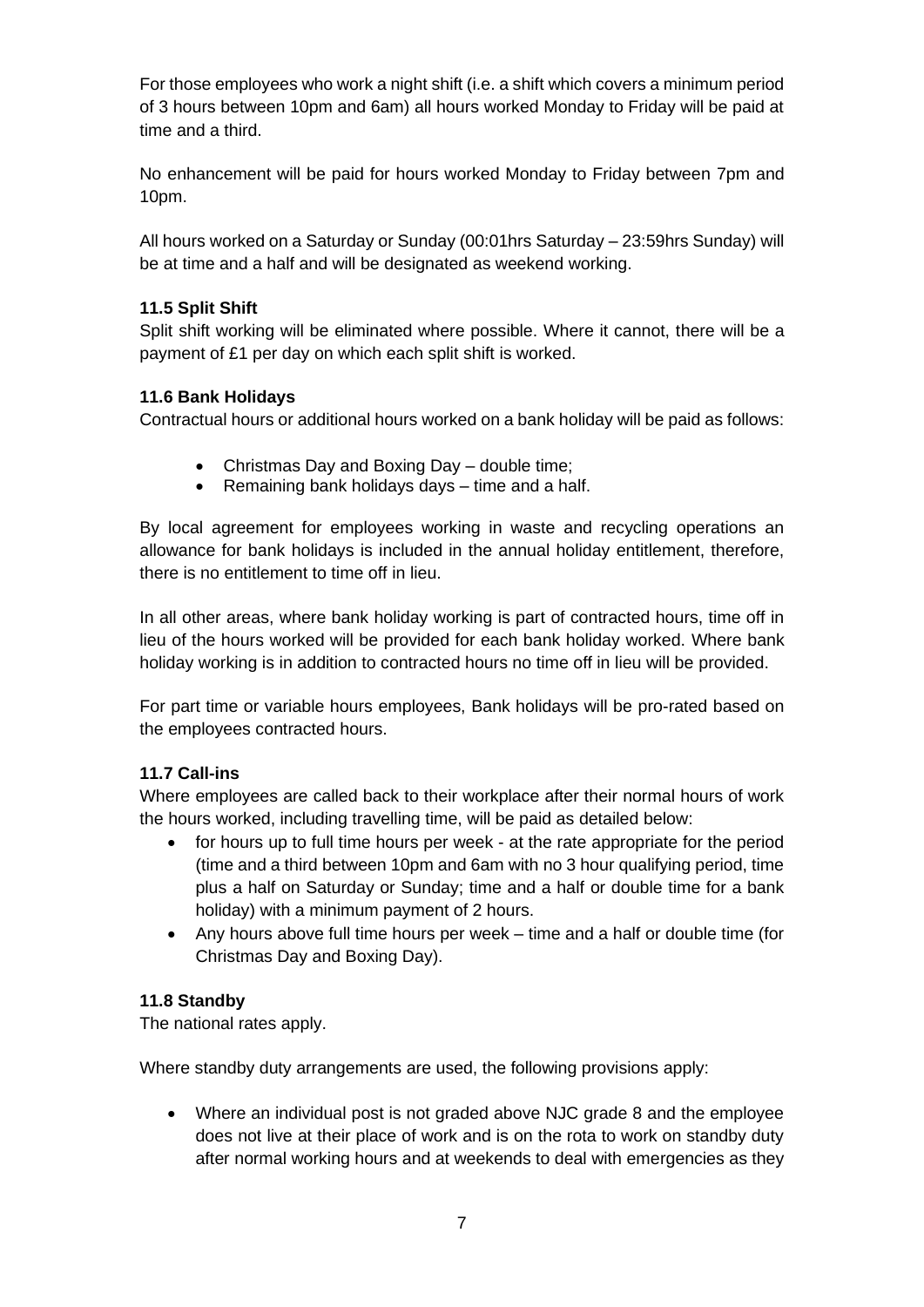arise, they shall be paid on the following basis to cover the duties and responsibilities involved:

- Where the occupied time during a standby session spent on telephone calls and/or call out and for documentation is 10% or less, an allowance as per national rates.
- Where the occupied time during a standby session is longer than 10% of a session, such additional time to be paid at the appropriate rate (overtime rate where over full time hours have been worked; night rate where any hours are worked between 10pm and 6am, i.e. minimum 3 hours criteria does not need to be met; weekend rate where a Saturday or Sunday and overtime rate does not apply). Occupied time in excess of 10% should **not** be aggregated for each calendar month - rather each session should stand on its own.

#### **Notes**

- Where employees on NJC terms grade 9 or above are required to be on Standby, Ansa Environmental Services Ltd will maintain a list of agreed roles and employees who will be eligible for the agreed standby payment for any period of standby they are required to undertake. This list will be reviewed from time to time.
- The scheme of payments is intended to relate to the full range of duties associated with standing-by, including dealing with telephone calls, and of being called out and documentation.
- A session of duty on weekdays (Mondays to Fridays) shall be at the period of the closing of an office on one day and its opening the following morning. At weekends and public holidays a session shall comprise 12 hours on a Saturday, Sunday or public holiday using national starting times e.g. 9am or 9pm on Saturdays shall constitute a session.
- In determining the normal pay of an employee during annual leave or sick leave, payments made to officers under (a) (i) are included.
- Standby Duty on a Bank Holiday employees who are required to undertake a standby duty on a bank holiday shall in addition be granted time off in lieu equivalent to the stand by period.

#### <span id="page-7-0"></span>**11.9 Sleep ins**

The national rates apply.

The payment will include up to 30 minutes working time per night

Where working/occupied time is greater than 30 minutes payment to be at appropriate additional hours/overtime/premium rate for the actual hours worked to the nearest 15 minutes.

## <span id="page-7-1"></span>**12. Service/Job Specific Payments**

On occasion Ansa Environmental Services Ltd will locally determine pay arrangements to cover specific circumstances relating to a particular Service or job category. In these cases the payment made must directly relate to the value of the activity undertaken (as determined by job evaluation) and the agreed enhancements for unsocial hours.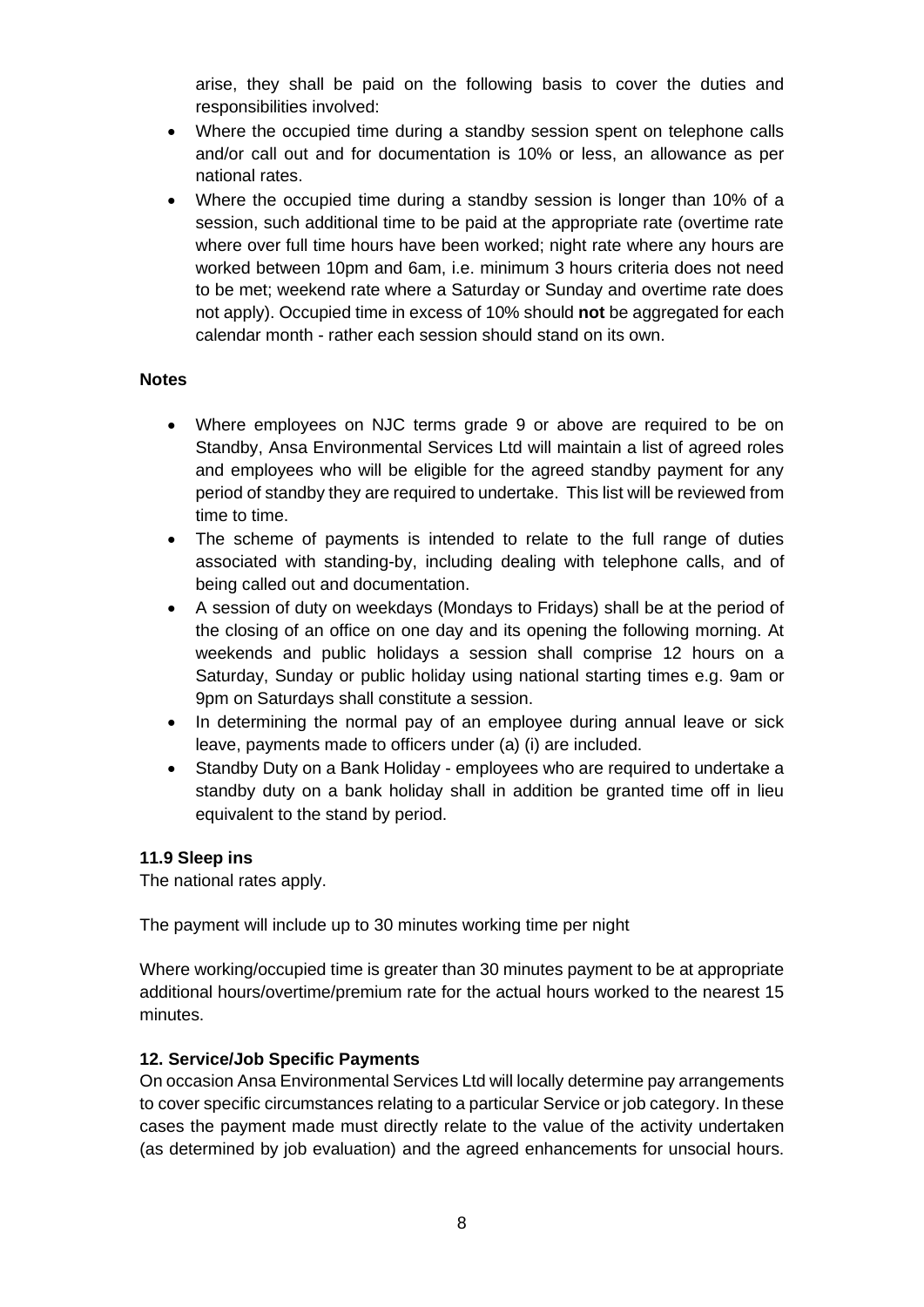Any local arrangements will be subject to approval by the Director of HR and Corporate Services and consultation with the recognised trade unions.

## <span id="page-8-0"></span>**13. First Aid**

An allowance will be paid to designated first aiders, who have completed 3 day qualification and any required updates. This allowance will be £120 per annum.

### <span id="page-8-1"></span>**14. Long Service Award**

Upon retirement Ansa Environmental Services Ltd recognises and rewards employees who have achieved long service of 20 years or 30 years with the Company (including service from legacy authorities – Cheshire East Council and other organisations from which employees have transferred under TUPE regulations).

Awards are reimbursement for a gift to the value of £200 (20 yrs + service) and £300 (30 yrs + service) upon retirement.

In addition Ansa recognises and rewards long service of current employees by making an award of £100 on reaching 30 years service and £200 on reaching 40 years service. This award is provided in the form of gift vouchers.

### <span id="page-8-2"></span>**15. Maternity/Paternity and Adoption Leave and Pay**

Details of these are shown under the Maternity, Paternity and Adoption Leave and Pay policies and procedures.

### <span id="page-8-3"></span>**16. Occupational Sick Pay**

Ansa Environmental Services Ltd applies the nationally agreed occupational sick pay schemes. Further details can be found in the Attendance Management Policy and Procedure.

#### <span id="page-8-4"></span>**17. Recruitment Relocation Allowance (new appointments)**

Financial recompense may be made to employees who need to relocate to take up an appointment with Ansa Environmental Services Ltd. Details are contained within 'Relocation Expenses for External Applicants'.

## **18. Relocation and Excess Travel Allowances (existing employees)**

Employees who incur excess travelling expenses due to their work location being changed as a result of reorganisation may be entitled to relocation and excess travel allowances. Details are shown in the Relocation and Excess Travel Policy and Procedure.

## <span id="page-8-5"></span>**19. Redundancy Payments and Buy Out of Hours**

In the event of an employee's post becoming redundant, the employee may be entitled to a redundancy payment as outlined in the Redundancy Policy.

Where it has been identified that there is a business/organisational need to buy out a proportion of an employee's hours, following a re-organisation, downsizing or as an alternative to redundancy a payment may be made to employees as outlined in the Buy Out of Hours Procedure.